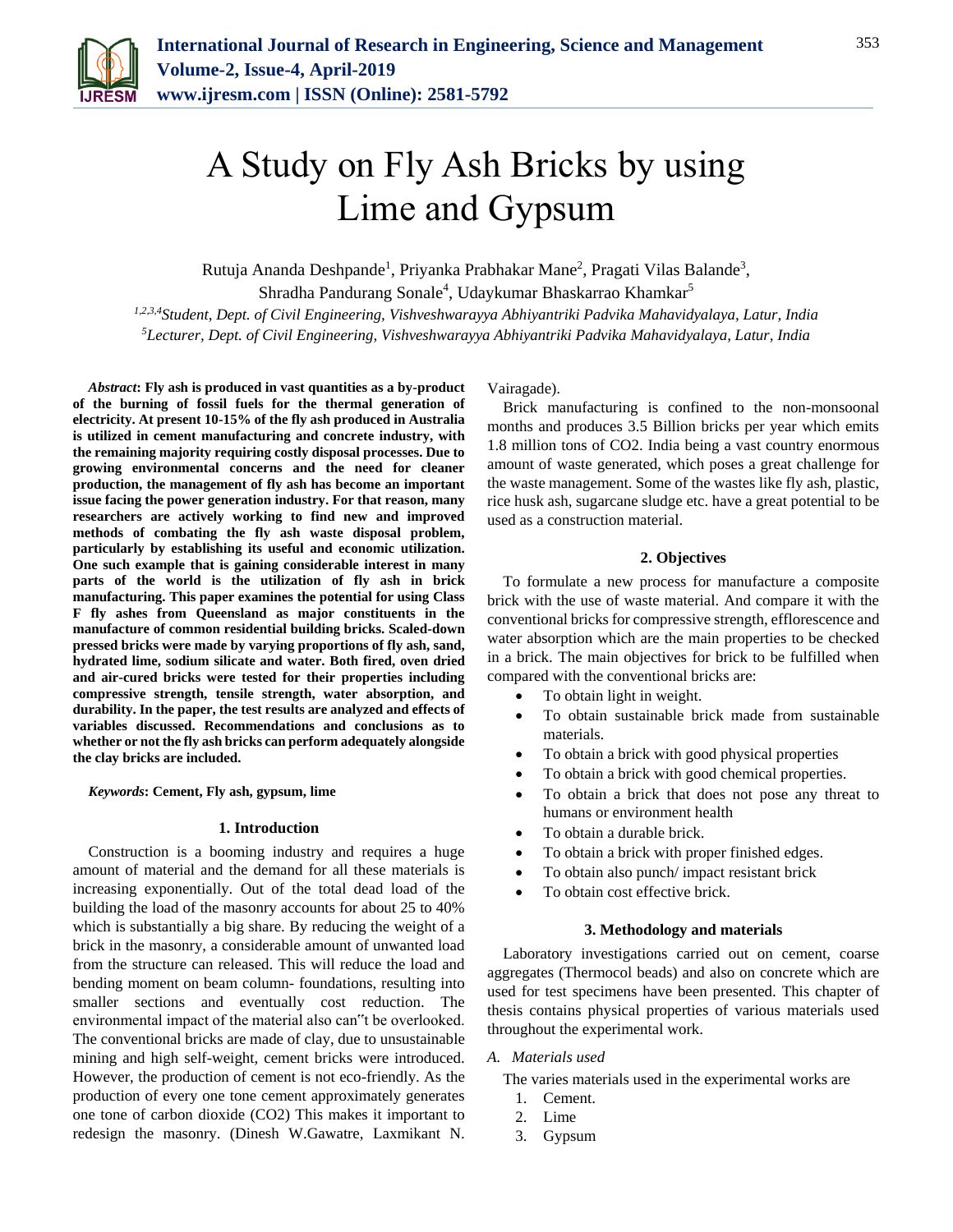

- 4. Fly Ash
- 5. Water

## *1) Cement*

Portland cement is the most common type of cement in general usage. It is a basic ingredient of concrete, mortar and many plasters. It consists of a mixture of calcium silicates, aluminates and ferrites. Ordinary Portland cement of 53 grade of Ambuja Cement confirming to IS 12269 standards was used. Test result are taken as it is as given by company. The cement shall be measure on the weight basis each bags weighing 50kg which is equal to 35liters in volume. All standard test shall be carried out to ensure that the cement is of required quality. *2) Fly Ash*

In India 60% of the energy requirement is fulfilled from thermal power plants. In which coal is burnt, the disposal of the increasing amounts of thermal waste from coal-fired thermal power plants, this disposal of the thermal waste is called fly ash. Fly ash is composed of the noncombustible mineral portion of coal consumed in a coal fuelled power plant. Fly ash is a powdery substance obtained from the dust collectors in the electrical power plants that use coal as fuel. There are two basic type of fly ash.

*3) Water* 

Water used for the Floating concrete is potable water. This is to ensure that the water is reasonably free from such impurities as suspended solids, organic matter and dissolved salts, which may adversely affect the properties of the concrete, especially the setting, hardening, strength, durability, pit value.

## **4. Procedure**

*A. Cube Making (brick)*



Fig. 1. Cube making procedure

Procedure for casting of bricks

## *Method 1*

- First all the materials was taken in proportion and mixed it well in a tray.
- Prepared the mould by properly cleaning it and applying the mixture of glycerin and dextrin evenly.
- Then filled the material in the mould in three layers by tamping each layer 25 times.
- Close the mould from above and kept it in oven at 300°C.
- The mould was then removed from the oven and allowed to cool at room temp.
- Finally after cooling the block was removed from mould and tested.

*Method 2*

- This method all the material was taken in proportion and well mixed in a dry state.
- All the material was melted in an oven
- And poured it in the well greased mould.
- Allowed it to cool at room temperature.
- And all the standard tests were conducted.

Tests conducted on bricks.

- Compressive strength of bricks
- Water Absorption test
- Shape and size test
- Hardness test
- Fire test

## **5. Results and discussions**

## *A. Laboratory tests*

- *Determination of compressive strength:* Apparatus used for the test A compression testing machine, the compression plate of which shall have a ball seating in the form of portion of a sphere the centre of which coincides with the centre of the plate, shall be used. Preconditioning of brick Remove unevenness observed in the bed faces to provide two smooth and parallel faces by grinding. Immerse in water at room temperature for 21 hours. Remove the specimen and drain out any surplus moisture at room temperature. Fill the frog (where provided ) and all voids in the bed face flush with cement mortar ( 1 cement, clean coarse sand of grade 3 mm and down ). Store under the damp jute bags for 24 hours followed by immersion in clean water for 3 days. Remove, and wipe out any traces of moisture.
- *Procedure for testing:* Place the specimen with flat faces horizontal, and mortar filled face facing upwards between two 3-ply plywood sheets each of 3 mm thickness and carefully centered between plates of the testing machine. Apply load axially at a uniform rate of 14 N/mm $\textdegree$ 2 (140 kgf/cm<sup>2</sup>) per minute till failure occurs and note the maximum load at failure. The load at failure shall be the maximum load at which the specimen fails to produce any further increase in the indicator reading on the testing machine.
- *Determination of water absorption:* IS 3495 (Part 2): 1992 24-hoar Immersion Cold Water Test Apparatus*.*  A sensitive balance capable of weighing within 0.1 percent of the mass of the specimen; and a ventilated oven. Preconditioning. Dry the specimen in a